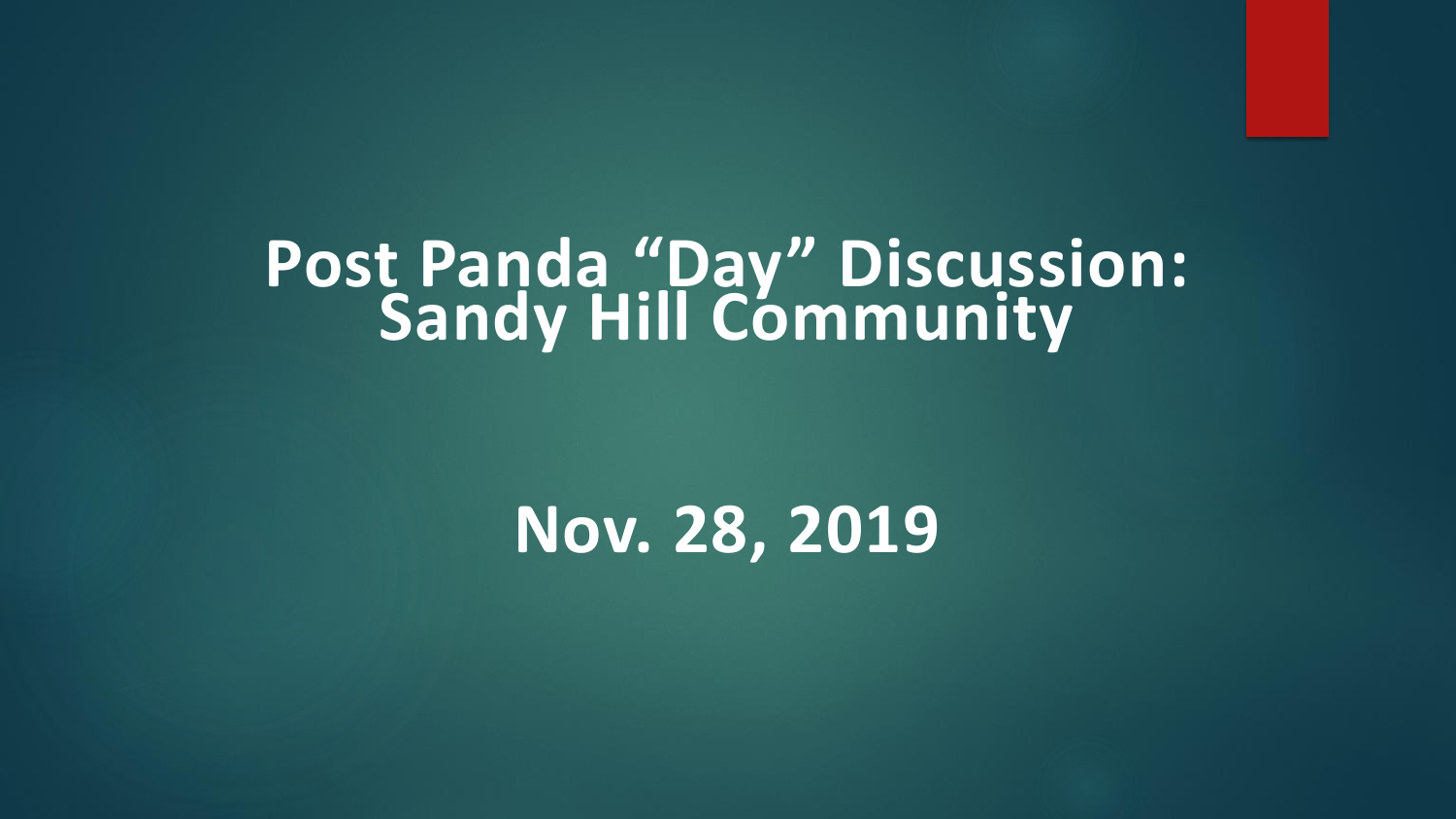## AGENDA

- **Diensity**
- **IMPROVEMENTS TO build upon**
- sues and proposed actions
- Next steps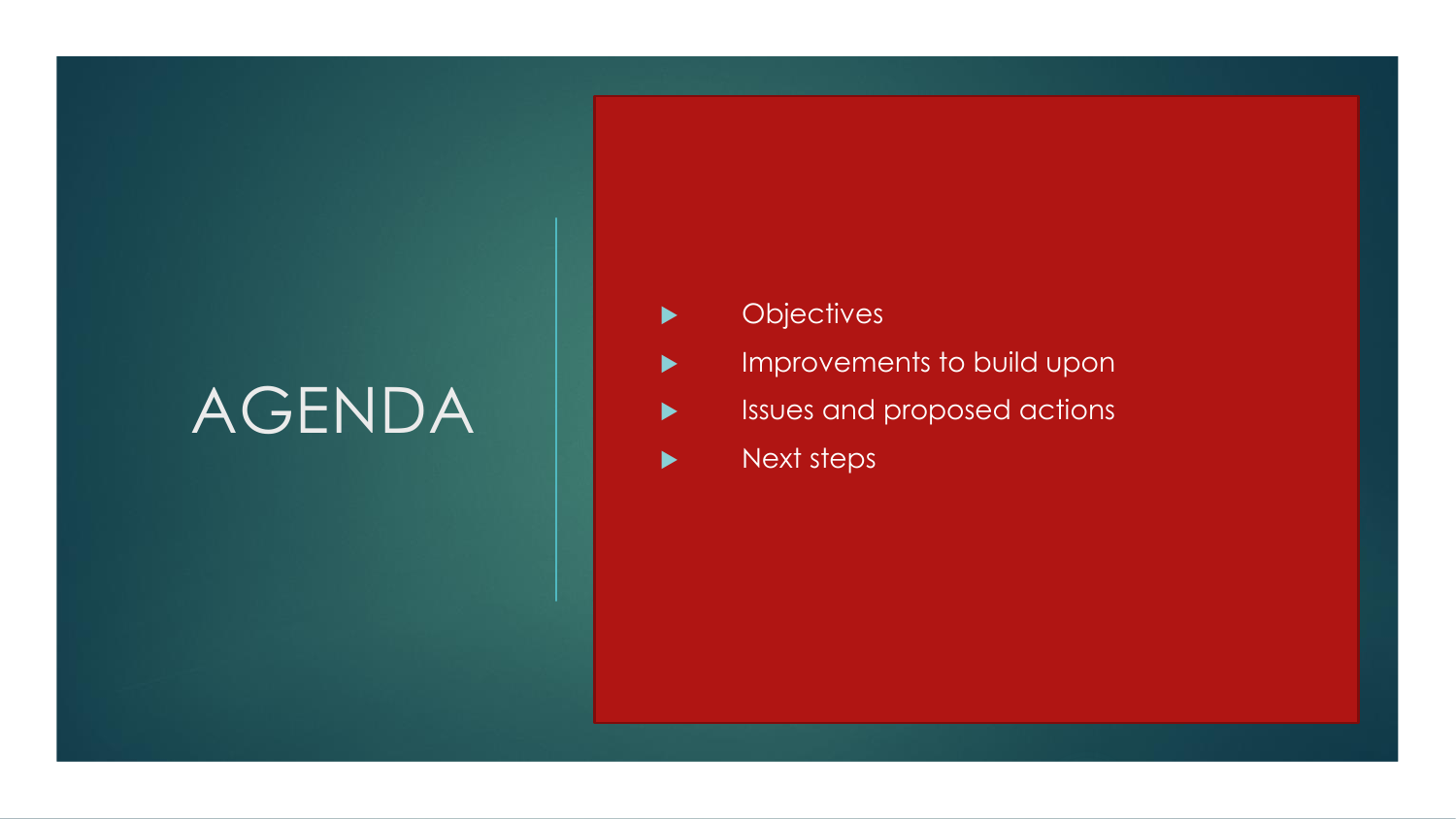## **OBJECTIVES**

- Provide an overview of inputs provided by the event organizers, University of Ottawa, University of Ottawa Student Union and City **Services**
- Obtain feedback r.e. the improvements and further opportunities, which will inform the requirements of the event(s) pending a 2020 application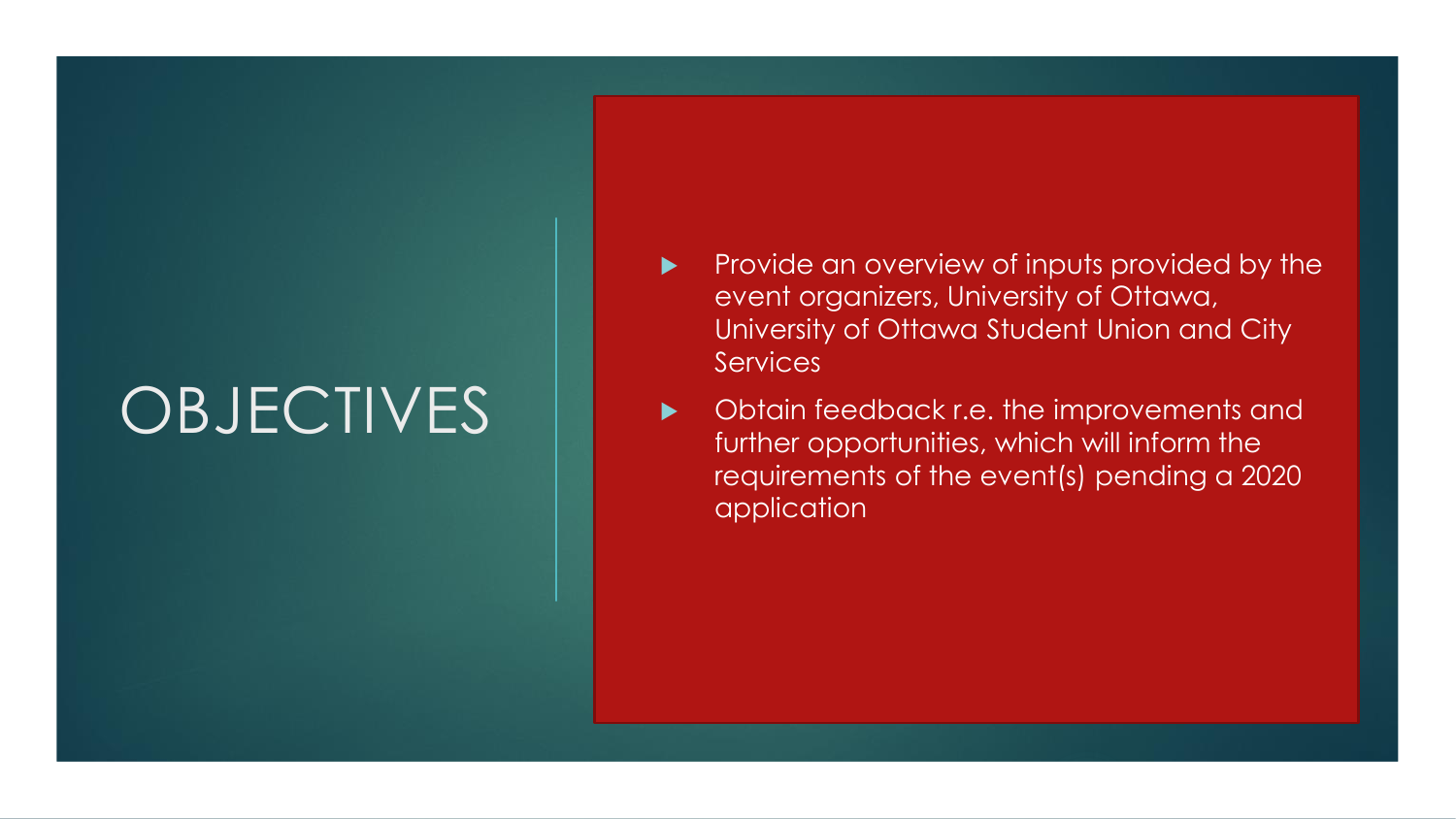# Improvements to build upon

- Establishment of a sanctioned "tailgate preevent party"
- Increased use of shuttles (less pedestrian traffic in the neighborhoods between TD Place and Sandy Hill
- Observations that the number of people congregating in the vicinity of Russell Avenue had reduced, parties started later, and ended earlier
- Increased use of shuttles (less pedestrian traffic in the neighborhoods between TD Place and Sandy Hill
- Decrease in reports of damage to private property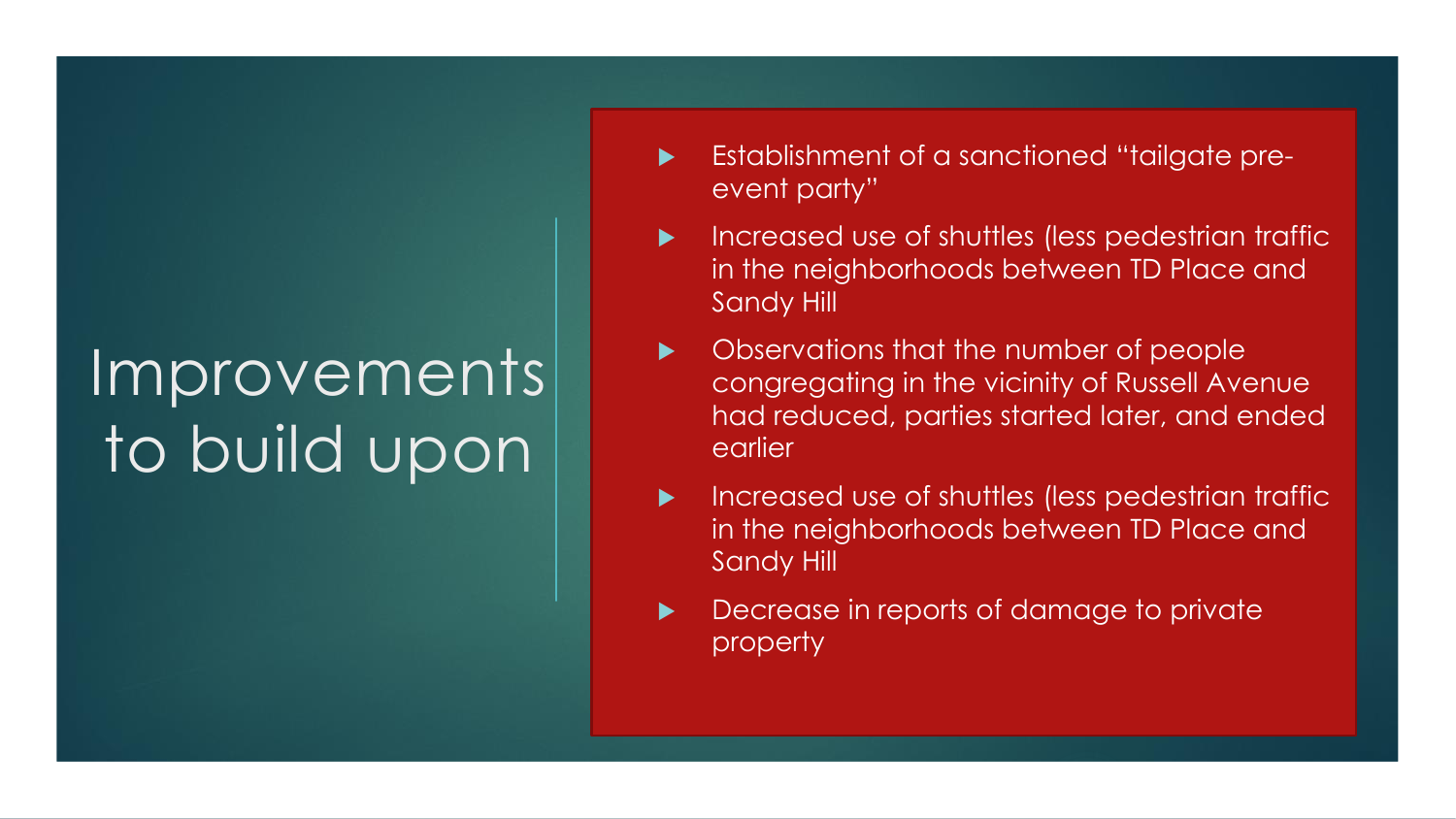# Improvements to build upon

- Ottawa Public Health trained event staff and volunteers from both campuses and TD Place on "party safe" practices
- Reduction in patients requiring medical care
- Increased presence of emergency personnel
- Demand for emergency services was managed by the resources assigned to the event space(s) and reduced impact to the remainder of the city's geography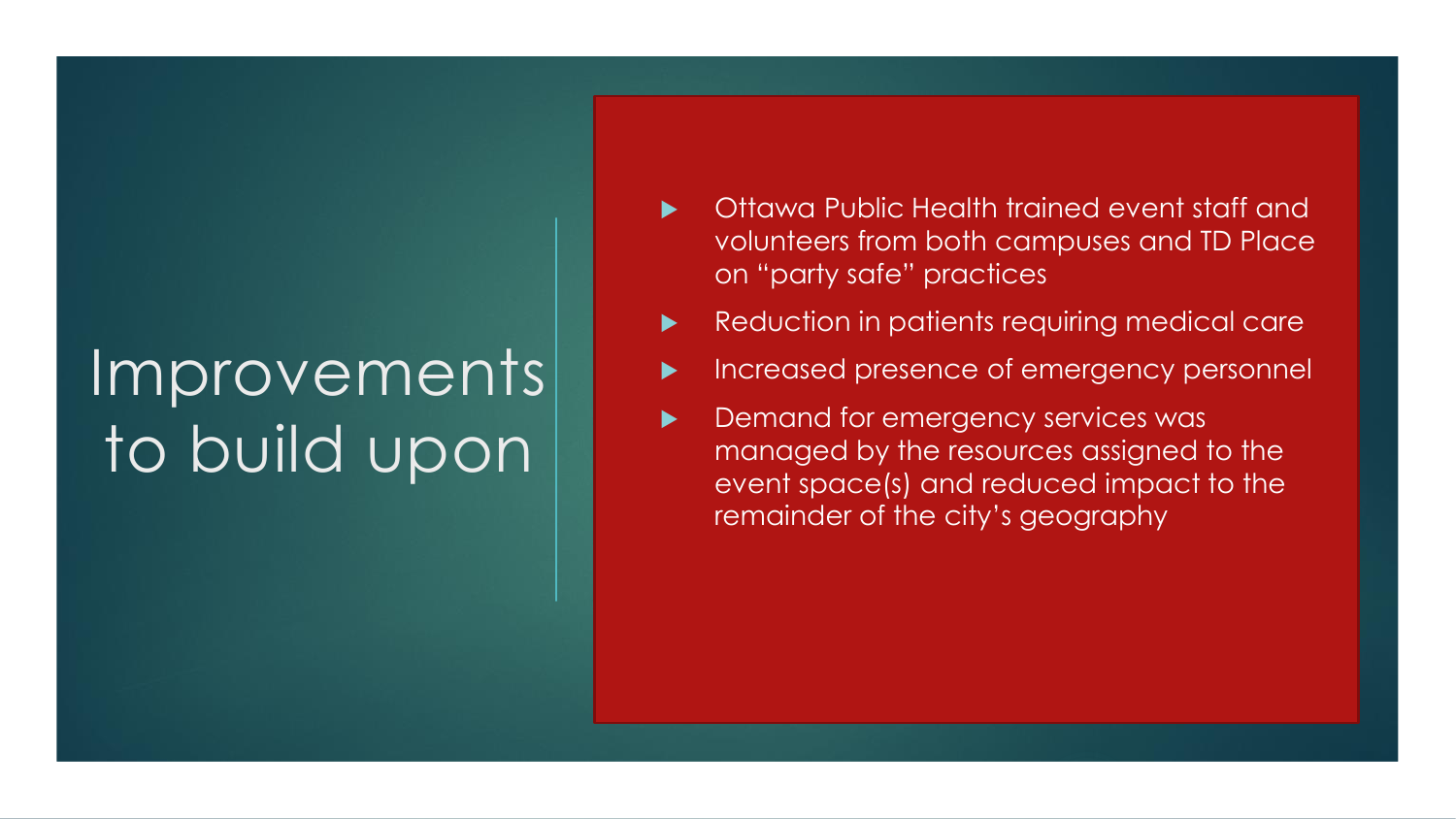## **Opportunities** for improvement

- Recognition of the fact that unsanctioned activities continue to occur, negatively impacting the Sandy Hill community
- **Leveraging the tailgate party (earlier planning,** marketing/communication, incentives)
	- 3 week planning period did not allow for adequate marketing/communications
	- Many students did not understand the concept of a **tailgate**
- **Streamline tailgate access and minimize associated line**ups
- $\blacktriangleright$  Enhance the incentives to arrive early at the stadium  $$ continued issue despite free tuition giveaway
- **Enhanced pre-weekend communications with University** of Ottawa students